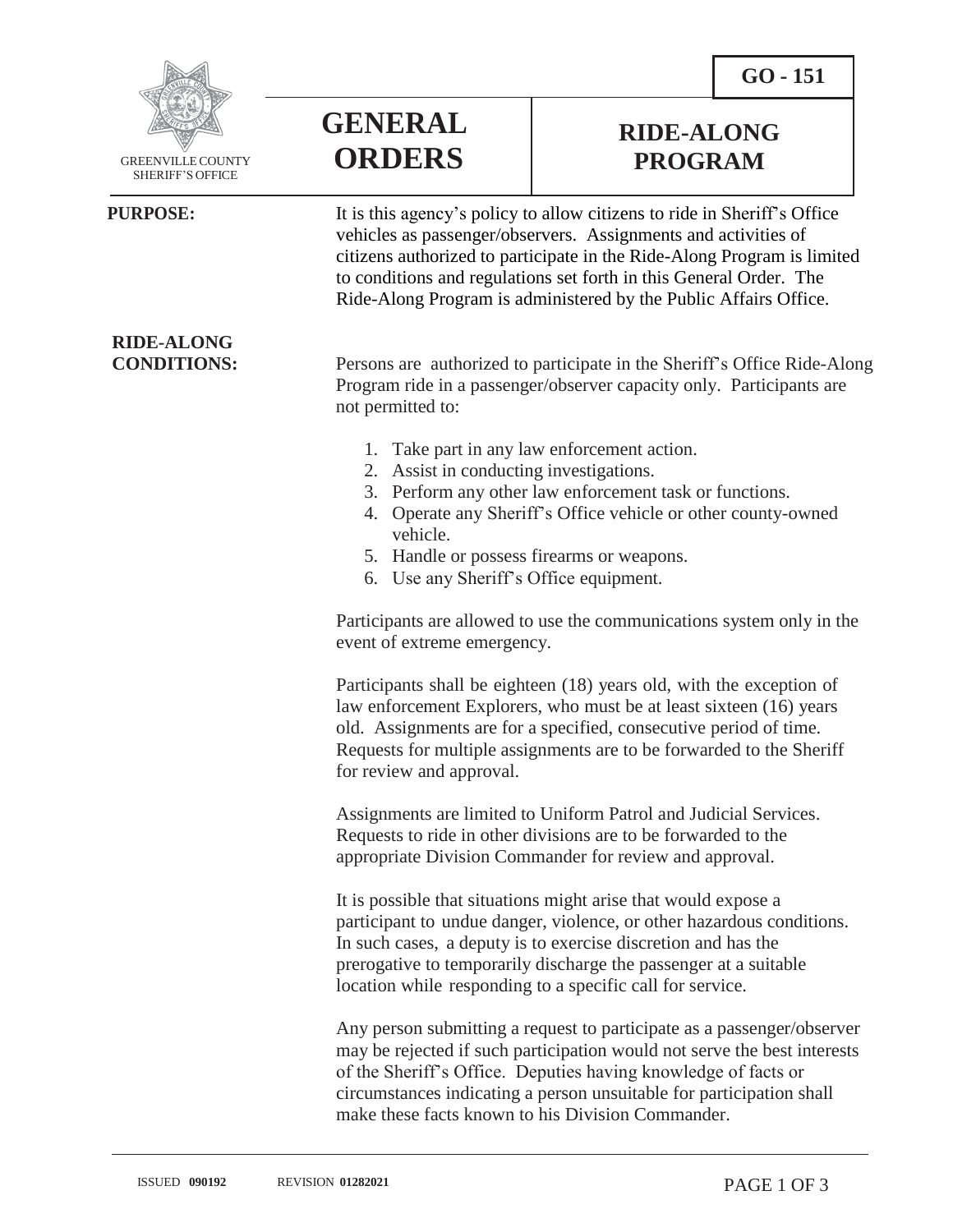|                                        | Each participant is under the direct and complete control of the deputy<br>to whom he or she is assigned. A deputy experiencing difficulty with<br>a participant has the prerogative to discharge the rider at the Law<br>Enforcement Center. In such cases, the deputy will explain the<br>circumstances to his immediate supervisor. A Division Commander<br>may prohibit an individual from future participation in the program<br>when doing so would be in the best interest of the Sheriff's Office. |
|----------------------------------------|------------------------------------------------------------------------------------------------------------------------------------------------------------------------------------------------------------------------------------------------------------------------------------------------------------------------------------------------------------------------------------------------------------------------------------------------------------------------------------------------------------|
| <b>RIDE-ALONG</b><br><b>PROCEDURE:</b> | All Ride-Along events will be coordinated through the Public<br>Affairs Office. Platoon or Unit commanders will be notified of<br>approved and scheduled Ride-Along events.                                                                                                                                                                                                                                                                                                                                |
|                                        | Shift Supervisors will ensure that participants complete the Release of<br>Liability / Ride-Along forms prior to assignment. Shift Supervisors<br>will forward the release to the Office of Professional Standards (OPS)<br>for recording and preservation. Questions concerning Ride-Along<br>Release of Liability Forms should be directed to OPS.                                                                                                                                                       |
|                                        | <b>PRIVATE CITIZENS - This category includes:</b>                                                                                                                                                                                                                                                                                                                                                                                                                                                          |
|                                        | 1. Citizens requesting to ride for the purpose of broadening their<br>knowledge of the Sheriff's Office function.<br>2. Members of civic organizations.<br>Students with an academic need or interest to observe law<br>3.<br>enforcement activities.                                                                                                                                                                                                                                                      |
|                                        | One position in each patrol district is allocated for citizen participants.<br>No more than four citizens are to be assigned at any one time.<br>Requests to ride are handled on a first-come, first-served basis.                                                                                                                                                                                                                                                                                         |
|                                        | Participation is limited to one ride-along per 90-day period.<br>Participation is restricted to a maximum of one twelve-hour shift.                                                                                                                                                                                                                                                                                                                                                                        |
|                                        | LAW ENFORCEMENT EXPLORERS - This category includes<br>any member in good standing in the Explorer Post sponsored by the<br>Sheriff's Office.                                                                                                                                                                                                                                                                                                                                                               |
|                                        | Requests are to be forwarded through and approved by the Post<br>Advisor. Shift supervisors shall review and approve requests.                                                                                                                                                                                                                                                                                                                                                                             |
|                                        | A Release of Liability / Ride-Along form and permission slip must be<br>signed by the member's parents or guardians prior to assignment.<br>These release forms are to be forwarded to OPS for recording and<br>preservation.                                                                                                                                                                                                                                                                              |
|                                        |                                                                                                                                                                                                                                                                                                                                                                                                                                                                                                            |

Participants are required to wear their official Explorer Post uniform.